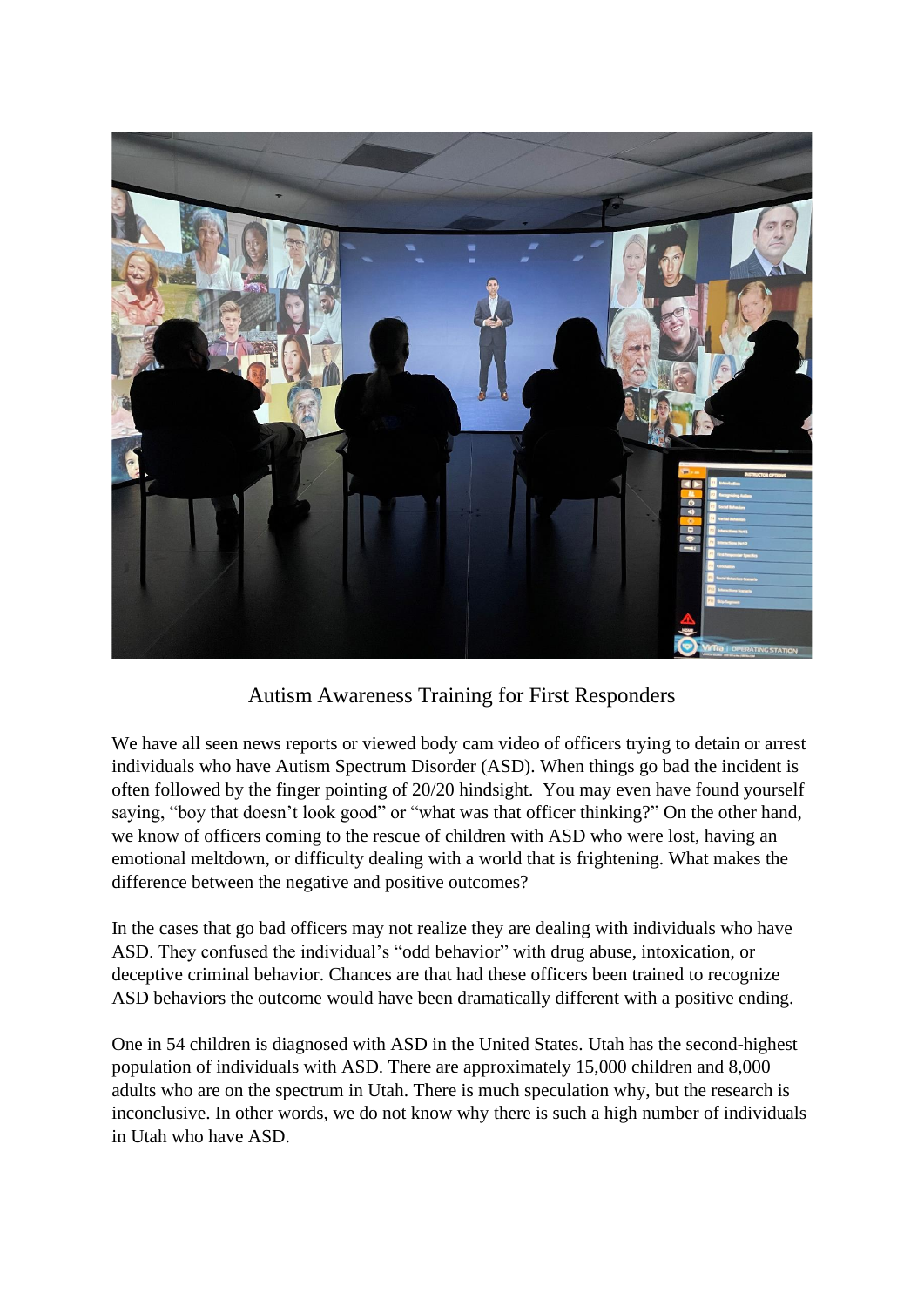In response to the need to train law enforcement officers to recognize ASD behaviors the Utah Attorney General's VirTra Training Center is offering Autism Awareness Training for First Responders. The program was developed by VirTra™ in collaboration with the South West Autism Resource and Research Center, the Autism Council of Utah, and the Utah Attorney General's Autism Advisory Board.

Utah's Governor and legislature have also responded to the need for more police training for this special population. Governor Cox signed H.B. 162 Peace Officer Training Amendments and H.B. 334 Special Needs Training for Law Enforcement. These bills require Peace Officers Standards and Training (POST) to include 16 hours of training on ASD and other mental illnesses during an agency's yearly 40-hour in-service training requirement. These bills specifically outline that officers and deputies have training in intervention responses to ASD and other mental health issues.

The training provided by the Attorney General's Training Center will qualify for some of the new legislative requirements. The program includes a multimedia presentation, interactive virtual reality scenarios, classroom instruction, review of officer body cam video, and in person discussions with leaders and volunteers representing Utah's Autism community. The objectives for the program are to aid officers to identify ASD behaviors and provide tools for a positive interaction. The training is not designed to teach officers how to diagnose individuals with ASD. The training is delivered at no-cost to agencies and qualifies for International Association of Directors of Law Enforcement Standards and Training (IADLEST) certification.

Ken Wallentine, Chief of Police for West Jordan Police Department said this about his department's training experience at the Attorney General's training center:

"In the summer of 2020, the West Jordan Police Department partnered with the Utah Attorney General training center to deliver a unique new multidisciplinary training experience, created in conjunction with VirTra and the Autism Council of Utah. Every West Jordan PD School Resource Officer and DARE Officer completed the training in August 2020, before the new school year began.

The training experience, combining virtual reality scenarios in the VirTra 300® with small group discussions with officers and community members with live autism experiences, was overwhelmingly successful. Acting on the encouragement of the first officers, the autism training experience was incorporated into the West Jordan PD quarterly in-service training for all officers.

We're astonished at the positive comments from our officers. They feel much better prepared to handle calls for service involving persons with autism and to practice empathy in an effective way. We're grateful for the partnership with the Attorney General training center and VirTra, along with members of the Utah Council on Autism in facilitating this vital training experience."